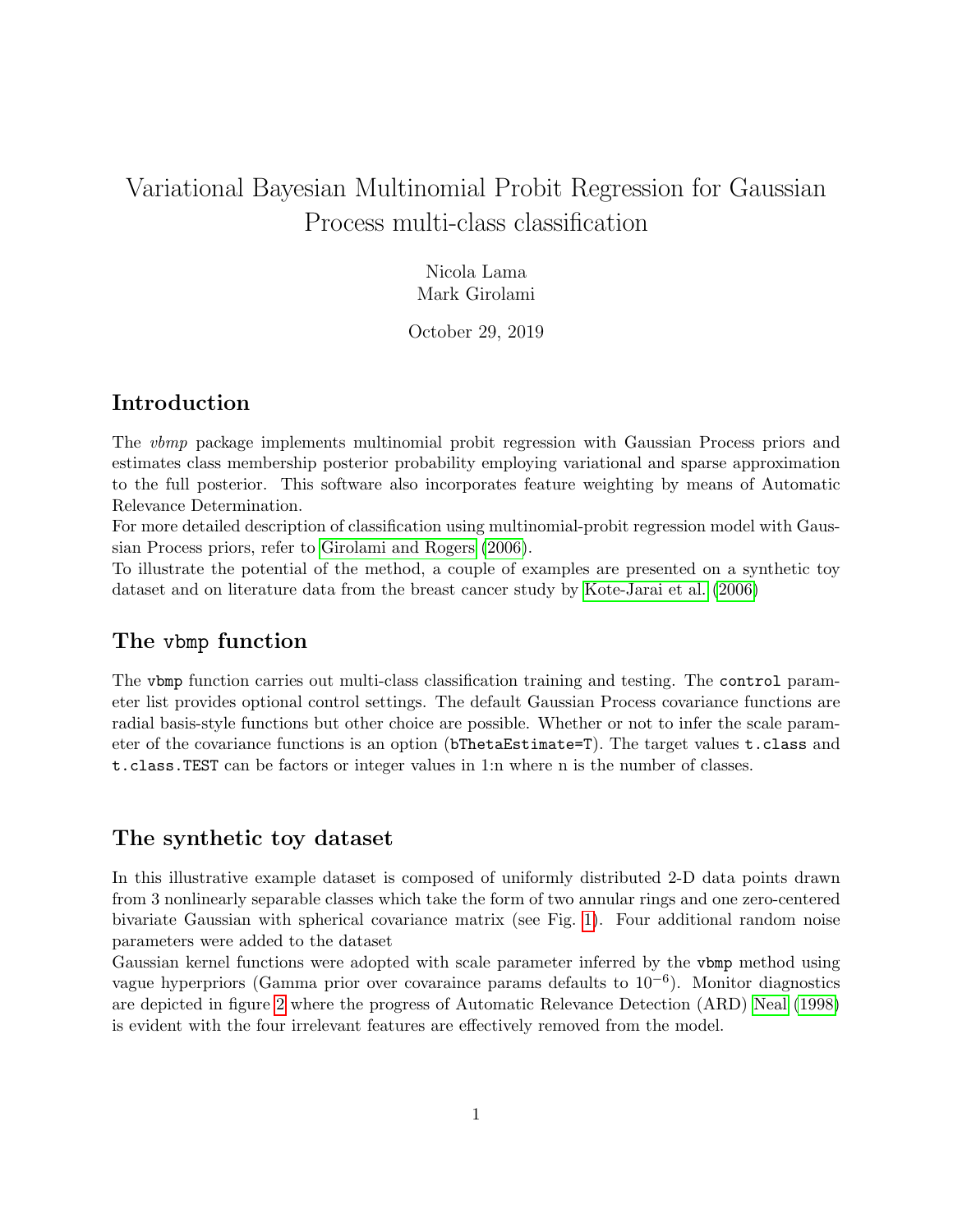```
> ## Init random number generator
> set.seed(123);
```
Define a function to generate the dataset:

```
> genSample <- function(n, noiseVar=0) {
+ KF <- 10; # magnify factor
+ nt \leftarrow \text{round}(n/3, 0)#
+ ## class 1 and 2 (x " U(0,1))+ u <- 4. * matrix(runif(2*KF*n), nrow=KF*n, ncol=2) - 2.;
+ i <- which(((u[, 1]^2 + u[, 2]^2) > .1) & ((u[, 1]^2 + u[, 2]^2) < .5) );
+ j \leftarrow \text{which}(((u[, 1]^2 + u[, 2]^2) > .6) \& ((u[, 1]^2 + u[, 2]^2) < 1);
+ X <- u[c(sample(i,nt), sample(j,nt)),];
+ t.class <- c(rep(1, nt),rep(2, nt));
+ ## class 3 (x \sim N(0,1))+ x <- 0.1 * matrix(rnorm(2*KF*length(i)), ncol=2, nrow=length(i)*KF );
+ k \leftarrow \text{which}((x[, 1]^2 + x[, 2]^2) < 0.1);+ nt \leq n - 2*nt;+ X \leftarrow \text{rbind}(X, x[\text{sample}(k, nt), ]);+ t.class <- c(t.class, rep(3, nt));
+ ## limit number
+ \#n \leq min(n, nrow(X)); i \leq sample(1:nrow(X),n);X \leq X[i,]; t.class \leq t.class[i];
+ ## add random coloumns
+ if (noiseVar>0) X <- cbind(X, matrix(rnorm(noiseVar*n), ncol=noiseVar, nrow=nrow(X)));
+ structure( list( t.class=t.class, X=X), class="MultiNoisyData");
+ }
```
Set the number of additional noisy input parameters:

```
> nNoisyInputs <- 4;
```
Set the sample sizes:

> Ntrain <- 100; > Ntest <- Ntrain \* 5;

Generate training and test samples independently:

```
> dataXtTrain <- genSample(Ntrain, nNoisyInputs);
> dataXtTest <- genSample(Ntest, nNoisyInputs);
```
Initialization of scale covariance function and of the maximum number of iterations:

```
> theta <- rep(1., ncol(dataXtTrain$X));
> max.train.iter <-12;
```
Train, test and plot monitors

```
> library(vbmp);
> res <- vbmp( dataXtTrain$X, dataXtTrain$t.class,
+ dataXtTest$X, dataXtTest$t.class, theta,
+ control=list(bThetaEstimate=T, bMonitor=T, maxIts=max.train.iter));
```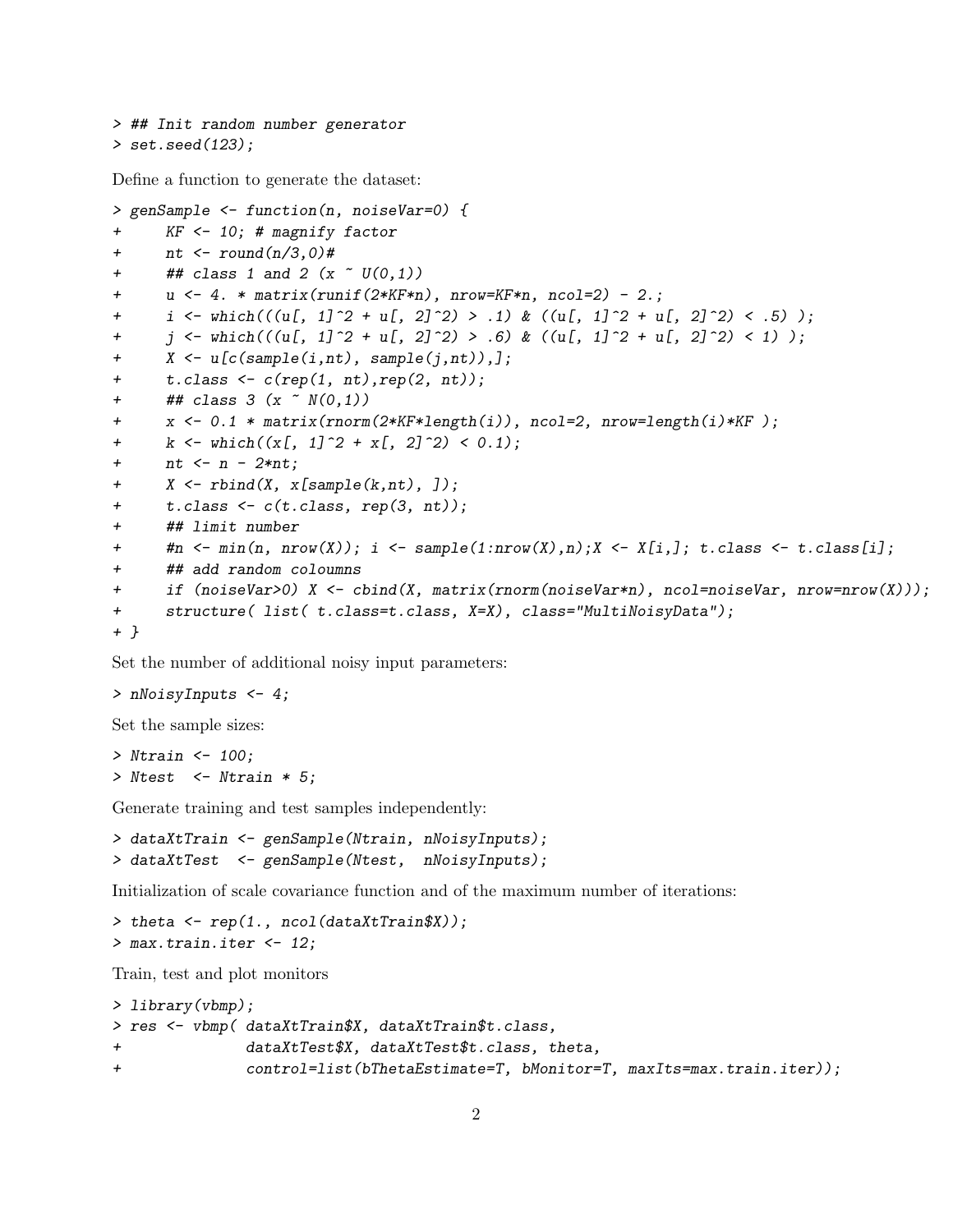

<span id="page-2-0"></span>Figure 1: Scatter plot of the first two dimensions of the toy dataset. Classes are identified by  $\!$  different colors

Print the out-of-sample prediction error

> predError(res);

 $[1] 0.014$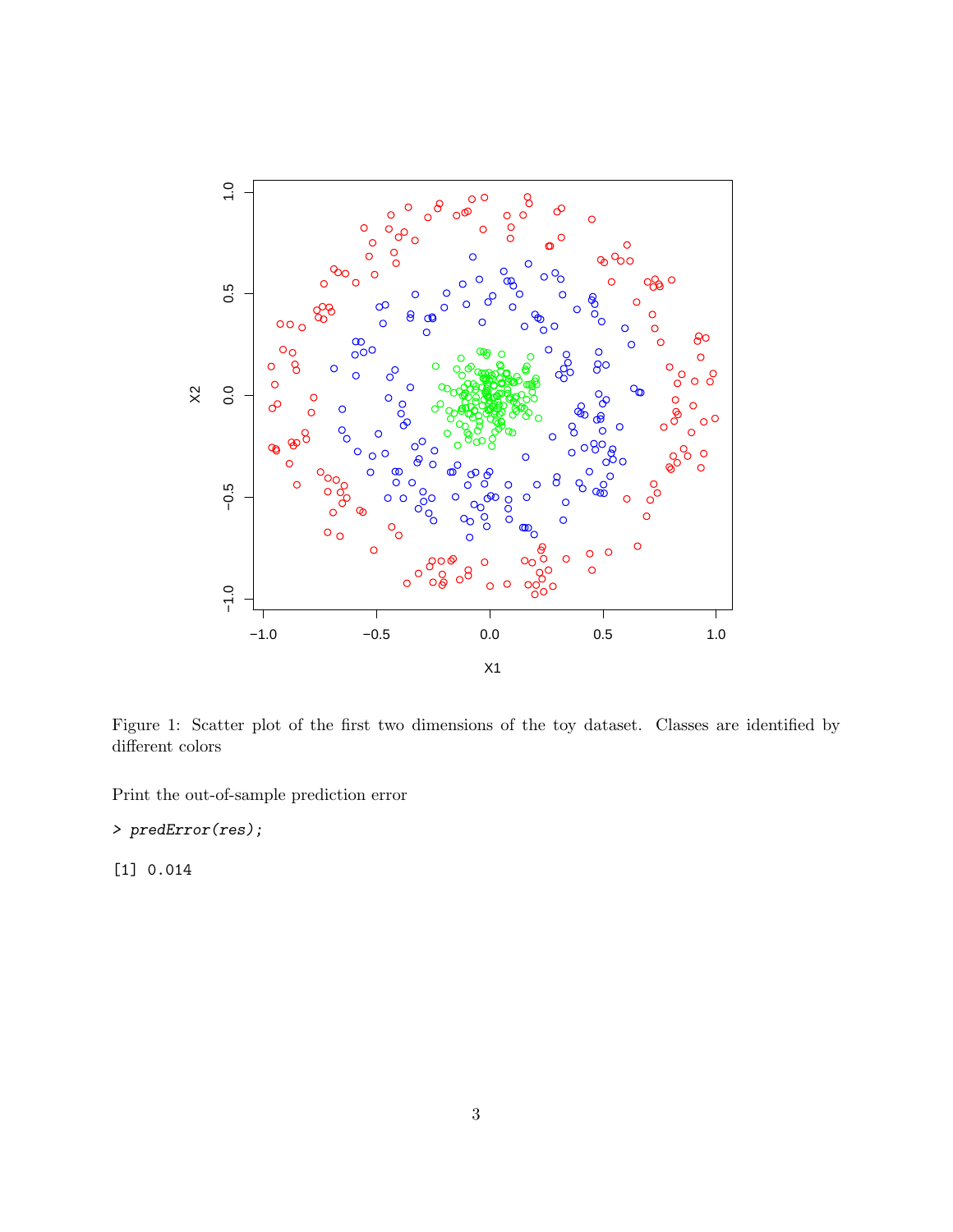

> ## plot convergence diagnostics (same as setting bPlotFitting=T) > plotDiagnostics(res);

<span id="page-3-0"></span>Figure 2: Monitor diagnostics for the evolution of: posterior means for the Gaussian kernel scale parameters (top-left), lower bound on the marginal likelihood (top-right), predictive likelihood (bottom-left) and out-of-sample accuracy (0/1-error loss)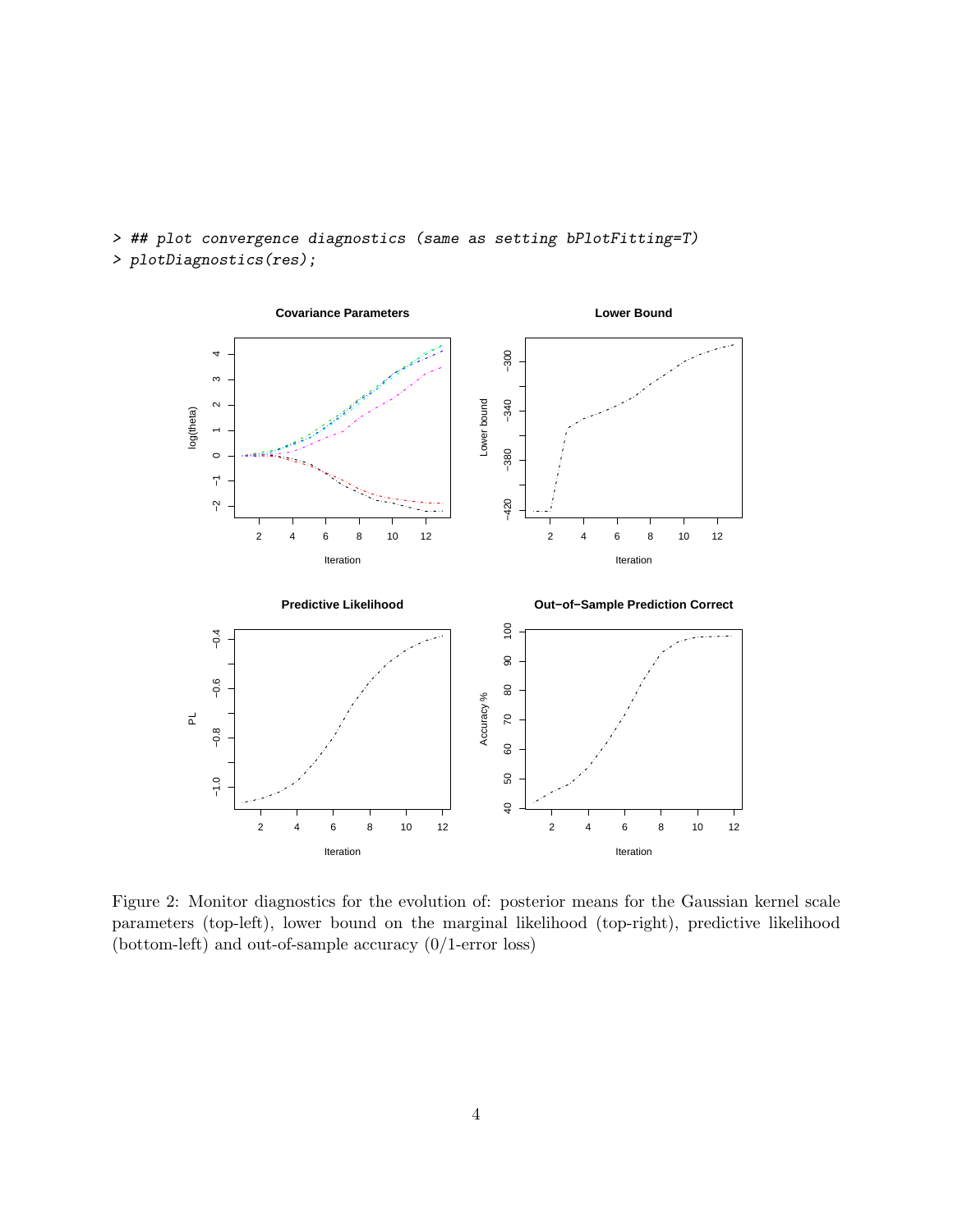### Breast cancer dataset

The dataset consist of 8080 genes and 30 samples from three classes of individual with specific gene mutations. As reported in [Kote-Jarai et al.](#page-5-1) [\(2006\)](#page-5-1) using a linear inner product covariance function the Leave-One-Out error is zero which improves on an SVM multiclass classifier adopted by [Kote-Jarai et al.](#page-5-1) [\(2006\)](#page-5-1).

```
> library("Biobase");
```
> data("BRCA12");

```
> brca.y <- BRCA12$Target.class;
```
>  $brca.x \leftarrow t(exprs(BRCA12));$ 

Define a function to set up the target class predictor during cross-validation. It uses linear inner product covariance function and 24 training iterations and sets iteration threshold to  $10^{-8}$ . Initialize all theta values to 1 and, in this case, it is not necessarily to run the importance sampler to obtain the weightings in the features.

```
> predictVBMP <- function(x) {
+ sKernelType <- "iprod";
+ Thresh <- 1e-8;
+ theta \leftarrow \text{rep}(1.0, \text{ncol}(b r c a.x));+ max.train.iter <- 24;
+ resX <- vbmp( brca.x[!x,], brca.y[!x],
+ brca.x[ x,], brca.y[ x],
+ theta, control=list(bThetaEstimate=F,
+ bPlotFitting=F, maxIts=max.train.iter,
+ sKernelType=sKernelType, Thresh=Thresh));
+ predClass(resX);
+ }
```
In the following code, Kfold is the number of cross validation folds and it is set equal to n, the number of pts in the dataset, in order to obtain the Leave-One-Out approach. res collects the predicted targets.

```
> n \leq nrow(brca.x);
> Kfold <- n; # number of folds , if equal to n then LOO
> samps <- sample(rep(1:Kfold, length=n), n, replace=FALSE);
> res <- rep(NA, n);> print(paste("Crossvalidation started...... (",n,"steps )"));
[1] "Crossvalidation started...... ( 30 steps )"
> for (x in 1:Kfold) {
+ cat(paste(x,", ",ifelse(x%%10==0,"\n",""),sep=""));
+ flush.console();
+ res[samps==x] <- predictVBMP(samps==x);
+ }
```